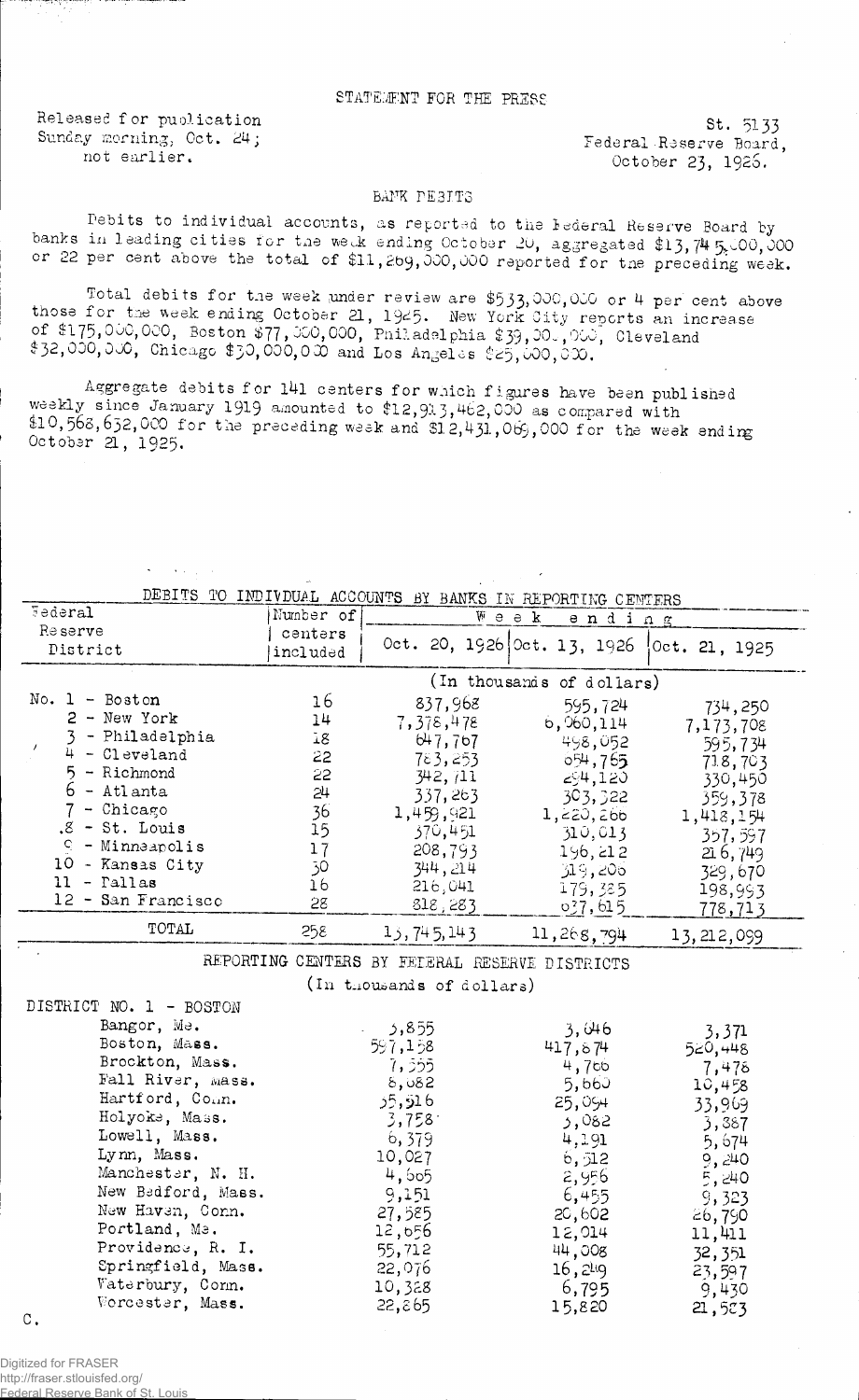DEBITS TO INDIVIDUAL ACCOUNTS BY BANKS IN REPORTING CENTERS 8t. 5133a

|                                                | <u>. Weekending</u>           |                               |                        |  |
|------------------------------------------------|-------------------------------|-------------------------------|------------------------|--|
|                                                |                               | Oct. 20, 1925   Oct. 13, 1926 | $\sqrt{$ Oct. 21, 1925 |  |
|                                                |                               |                               |                        |  |
|                                                |                               | (In thousands of dollars)     |                        |  |
| DISTRICT NO. 2 - NEW YORK                      |                               |                               |                        |  |
| Albany, N.Y.<br>Binghamton, N.Y.               | 32,044                        | 25,454                        | 27,256<br>5,724        |  |
| Buffalo, N.Y.                                  | 7,047<br>37,321               | 4,468<br>75,720               | 95,739                 |  |
| Elmira, N.Y.                                   | 5,600                         | 3,908                         | 4,616                  |  |
| Jamestown, N. Y.                               | 5,455                         | 4,296                         | 5,958                  |  |
| Montelair, N. J.                               | 5,555                         | $4,1$ ob                      | 4,802                  |  |
| Newark, N. J.                                  | 107,241                       | 71,638                        | 86,994                 |  |
| New York, N.Y.<br>Northern New Jersey Clearing | 6, 979, 175                   | 5,750,221                     | 6,803,931              |  |
| House Association                              | 62,205                        | 47,252                        | 52,097                 |  |
| Passaic, N. J.                                 | 11,955                        | ಿಕೆ,983 -                     | 12,440                 |  |
| Poughkeepsie, N. Y.                            | 4,257                         | 3,217                         | 3,893                  |  |
| Rochester, N.Y.                                | 45,722                        | 95,429                        | 44,533                 |  |
| Stamford, Com.                                 | 5,068                         | -3,947                        | 5,488                  |  |
| Syracuse, N. Y.                                | 23,333                        | 14,415                        | 20,237                 |  |
| DISTRICT NO. 3 - PHILADELPHIA                  |                               |                               |                        |  |
| Allentown, Pa.                                 | 10,338                        | 8,720                         | 9,591                  |  |
| Altoona, Pa.                                   | 4,579                         | 3,564                         | 3,525                  |  |
| Camden, N. J.<br>Chester, Pa.                  | 17,550<br>$\varepsilon$ , 346 | 13,763                        | 17,780                 |  |
| Harrisburg, Pa.                                | 12,045                        | 5,974<br>9,75%                | 7,427<br>11,803        |  |
| Hazleton, Pa.                                  | 4,103                         | 3,530                         | 3,658                  |  |
| Johnstown, Pa.                                 | 6,643                         | 5,472                         | 5,925                  |  |
| Lancaster, Pa.                                 | 7,339                         | 6,388                         | 7,879                  |  |
| Lebanon, Pa.                                   | 2,044                         | 1,587                         | 2,091                  |  |
| Norristown, Pa.<br>Philadelphia, Pa.           | 1,258<br>484,010              | 1,032                         | 1,230                  |  |
| Reading, Pa.                                   | 11,572                        | 366,180<br>9,486              | 445,115<br>11,212      |  |
| Scranton, Pa.                                  | 19,000                        | 18,800                        | 17,200                 |  |
| Trenton, N. J.                                 | 18,956                        | 14,327                        | 17,792                 |  |
| Wilkes-Barre, Pa.                              | 14,000                        | 10,364                        | 11,676                 |  |
| Williamsport, Pa.                              | 5,287                         | 4,231                         | 4,784                  |  |
| Wilmington, Del.<br>York, Pa.                  | 14,286<br>6,411               | 10,848                        | 11,362                 |  |
| <b>PISTRICT NO. 4 - CLEVELAND</b>              |                               | 4,027                         | 5,678                  |  |
|                                                |                               |                               |                        |  |
| Akron, Chio<br>Butler, Pa.                     | 24,996<br>3,162               | 13,491<br>2,494               | 25,250<br>3,194        |  |
| Canton, Ohio                                   | 10,745                        | 10,247                        | 12,193                 |  |
| Cincinnati, Ohio                               | 98,240                        | 75,977                        | 92,000                 |  |
| Cleveland, Ohio                                | 211,976                       | 190,872                       | 180, 170               |  |
| Columbus, Ohio                                 | 40,745                        | 34,255                        | 35,575                 |  |
| Connellsville, Pa.<br>Dayton, Ohio             | 1,709<br>24,139               | 3,418                         | 1,244                  |  |
| Erie, Pa.                                      | ⊙94) 8                        | 18,586<br>811,5               | 19,099<br>3,356        |  |
| Greensburg, Pa.                                | 4,674                         | 4,526                         | 5,755                  |  |
| Homestead, Pa.                                 | 1,207                         | ئے دیات                       | 1,135                  |  |
| Lexington, Ky.                                 | 5,278                         | 4,429                         | 4,722                  |  |
| Lima, Ohio                                     | 4,147                         | 3,079                         | 3,565                  |  |
| Lorain, Ohio<br>Oil City, Pa.                  | 1,665<br>3,865                | 1,330                         | 1,623                  |  |
| Pittsburgh, Pa.                                | 236,992                       | 2,6œ<br>198,885               | 3,384<br>225,707       |  |
| Springfield, Ohio                              | 6,699                         | 4,442                         | 5,470                  |  |
| Toledo, Ohio                                   | 56,541                        | 43,335                        | 53,060                 |  |
| Warren, Ohio                                   | 3,767                         | 3,557                         | 3,112                  |  |
| Wheeling, W. Va.                               | 12,482                        | 9,050                         | 12,550                 |  |
| Youngstown, Chio                               | 18,017                        | 15,136                        | 15,466                 |  |
| Zanesville, Ohio                               | 3,267                         | 2,972                         | 3,001                  |  |

 $\mathtt{C}$  .

Digitized for FRASER<br>http://fraser.stlouisfed.org/<br>Federal Reserve Bank of St. Louis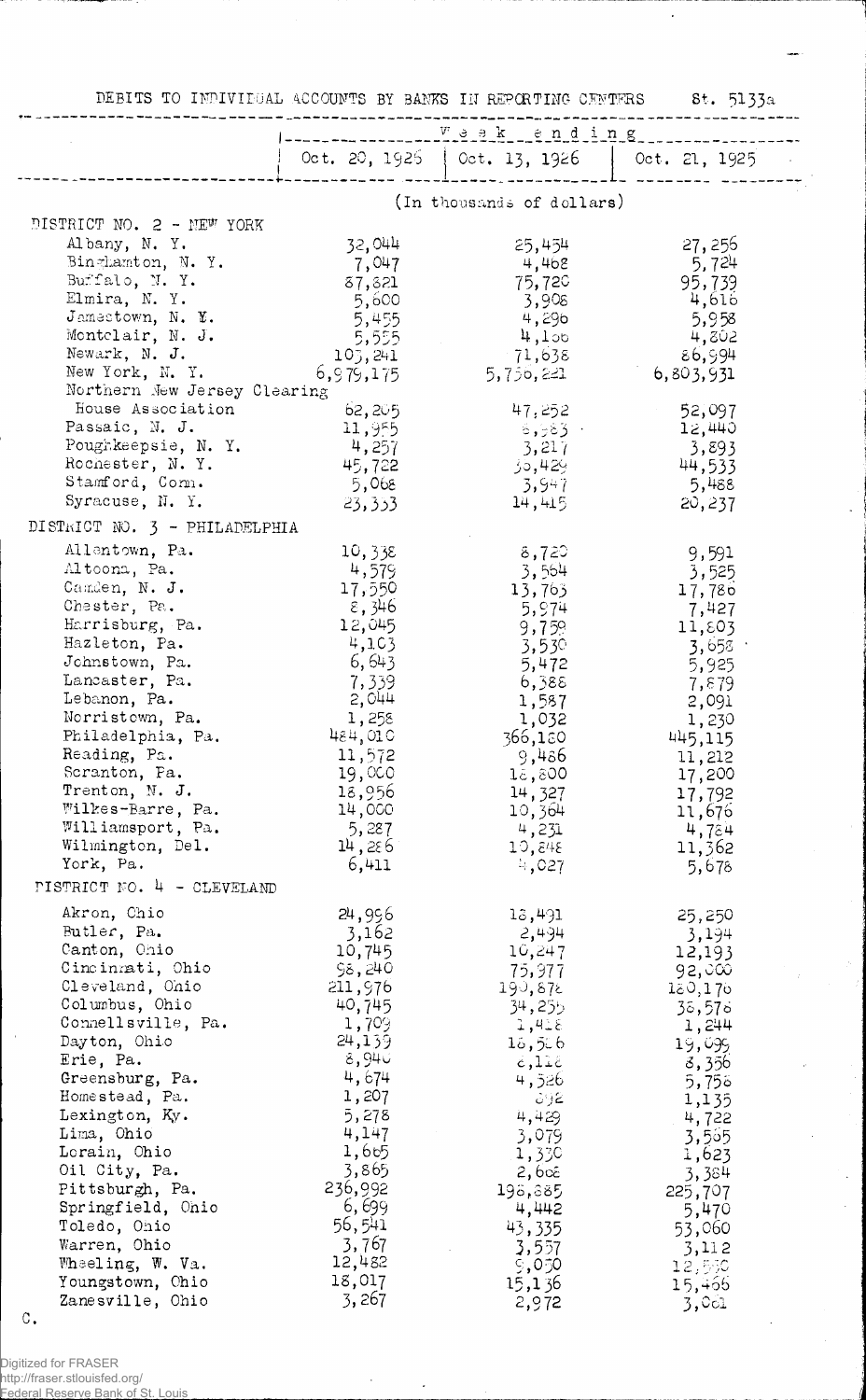$\mathbf{I}_{\mathbf{g},2}$ 

DEBITS TO INDIVIDUAL ACCOUNTS BY BANKS IN REPORTING CENTERS St. 5133b

|  |  | week ending                                   |  |
|--|--|-----------------------------------------------|--|
|  |  | Cet. 20, 1326   Oct. 13, 1926   Oct. 21, 1925 |  |
|  |  |                                               |  |

(In thousands of dollars)

## PISTRICT NO.  $5 - RICHMOND$

 $\mathcal{A}$ 

| Asheville, N. C.                  | 7,318            | 7,056    | 6,262                          |
|-----------------------------------|------------------|----------|--------------------------------|
| Baltimore, Md.                    | 105,048          | 87,606   | 104,953                        |
| Charleston, S. C.                 |                  | 6,715    |                                |
| Charleston, W. Va.                | 9,437            | 322, ة   | $7,7$ c $\varepsilon$<br>9,174 |
| Charlotte, N. C.                  | 14,084           | 12,075   | 13,005                         |
| Columbia, S. C.                   | 4,961            | 4,591    | 5,430                          |
| Cumberland, Md.                   | 2,538            | 1,955    | 2,511                          |
| Danville, Va.                     | 5,608            | 3,022    | 2,847                          |
| Durham, N. C.                     | 9,058            | 6,585    | 6,778                          |
| Greensboro, N. C.                 | 7,513            | 5,893    | 5,942                          |
| Greenville, S. C.                 | 5,181            | 5,733    | 5,182                          |
| Hagerstown, Md.                   | 3,118            | 2,221    | 3,090                          |
| Huntington, W. Va.                | 6,455            | 4,697    | 7,330                          |
| Lynchburg, Va.                    | 4,831            | 4,394    | 4,849                          |
| Newport News, Va.                 | 2,734            | 2,830    | 2,699                          |
| Norfolk, Va.                      | 19,926           | 17,778   | 19,766                         |
| Raleigh, N. C.                    | 7,331            | $-4,715$ | 6,009                          |
| Richmond, Va.                     | 39,439           | 33,386   | 40,295                         |
| Roanoke, Va.                      | $\epsilon$ , 335 | 5,959    | 7,257                          |
| Spartanburg, S. C.                | 3,447            | 3,246    | 4,443                          |
| Washington, D. C.                 | 61,268           | 53,755   | 58,107                         |
| Wilmington, N. C.                 | 5,031            | 4,673    | 5,518                          |
| Winston-Salem, N. C.              | 11,420           | 10,613   | 8,940                          |
| DISTRICT NO. 6-ATLANTA            |                  |          |                                |
| Albany, Ga.                       | 1,440            | 1,555    |                                |
| Atlanta, Ga.                      | 44,675           | 40,190   | 1,200<br>48,743                |
| Augusta, Ga.                      | 7,291            | 7,917    | 9,293                          |
| Birmingham, Ala.                  | 38,540           | 33,260   | 36,500                         |
| Brunswick, Ga.                    | 848              | 782      | 625                            |
| Chattanooga, Tenn.                | 17,125           | 14,005   | 11,279                         |
| Columbus, Ga.                     | 3,355            | 3,429    | 4,546                          |
| Dothan, Ala.                      | 895              | 1,077    | 1,275                          |
| Elberton, Ga.                     | 296              | cbb      | 345                            |
| Jackson, Miss.                    | 5,962            | 6,047    | 6,300                          |
| Jacksonville, Fla.                | 27,021           | 23,862   | 31,093                         |
| Knoxville, Tenn.                  | 8,626            | 8,149    | 8,151                          |
| Macon, Ga.                        | 7,118            | 6,777    | 6,879                          |
| Meridian, Miss.                   | 4,113            | 3,806    | 4,175                          |
| Mobile, Ala.                      | 11,572           | 9,665    | 13,466                         |
| Montgomery, Ala.                  | 6,665            | 6,064    | 7,134                          |
| Nashville, Tem.                   | 20,054           | 19,96    | 19,991                         |
| Newnan, Ga.                       | 676              | 692      | 768                            |
| New Orleans, La.                  | 94,295           | 50, 119  | 102,714                        |
| Pensacola, Fla.                   | 2,135<br>14,399  | 2,075    | 2,332                          |
| Savannah, Ga.                     | 16,328           | 15,559   | 15,516                         |
| Tampa, Fla.                       | 1,516            | 14,658   | 22,770                         |
| Valdosta, Ga.                     | 2,315            | 1,504    | 1,727                          |
| Vicksburg, Miss.<br>$c_{\bullet}$ |                  | 2,314    | 2,550                          |
|                                   |                  |          |                                |

 $\bar{\gamma}$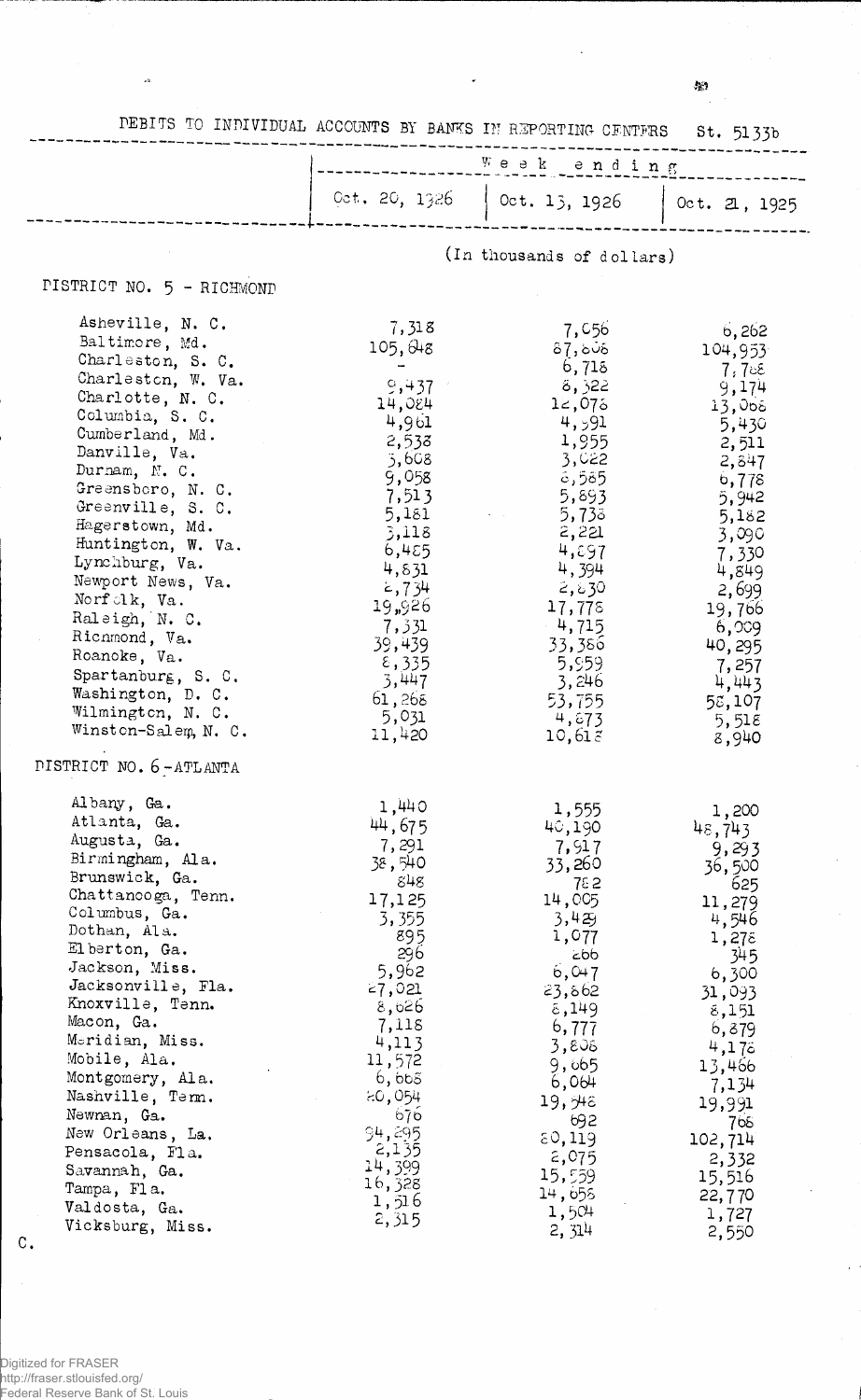|                                              |                                                       | DEBITS TO INDIVIDUAL ACCOUNTS BY BANKS IN REPORTING CFNTERS St. 51334 |                                                                                             |
|----------------------------------------------|-------------------------------------------------------|-----------------------------------------------------------------------|---------------------------------------------------------------------------------------------|
|                                              | -----------                                           |                                                                       |                                                                                             |
|                                              | <b>Lunu un cucun c</b> ucun ann an diamagnach ann nan | Obt. 20, 1926   Oct. 13, 1926   Oct. 21, 1925                         |                                                                                             |
|                                              |                                                       | (In thousands of dollars)                                             |                                                                                             |
| DISTRICT NO. 7 - CHICAGO                     |                                                       |                                                                       |                                                                                             |
| Adrian, Mich.                                | 1,164                                                 | 1,238                                                                 |                                                                                             |
| Aurora, Ill.                                 | 4,523                                                 | 3,641                                                                 | 1,248<br>4, 72.3                                                                            |
| Bay City, Mich.                              | 3,413                                                 | 3,573                                                                 | 3,473                                                                                       |
| Bloomington, Ill.                            | $-3,610$                                              | 2,400                                                                 | 3,271                                                                                       |
| Cedar Rapids, Iowa<br>Champaign-Urbana, Ill. | 10,022                                                | 8,792                                                                 | 9,124                                                                                       |
| Chicago, Ill.                                | 3,205<br>868,551                                      | 3,074                                                                 | $\mathcal{F}^{\mathcal{G}}_{\mathcal{G}}$ , where $\mathcal{G}^{\mathcal{G}}_{\mathcal{G}}$ |
| Danville, Ill.                               | 5,618                                                 | 694,551<br>3, 366                                                     | 838,967                                                                                     |
| Davenport, Iowa                              | $\epsilon$ ,8)5                                       | 7,9 <sup>°</sup>                                                      | - 3,014<br>8,834                                                                            |
| Decatur, Ill.                                | 5,341                                                 | 4,155                                                                 | 5,198                                                                                       |
| Des Moines, Iowa                             | 20,250                                                | 19,590                                                                | 20,100                                                                                      |
| Petroit, Mich.<br>Pubugue, Iowa              | 228,548                                               | 199,381                                                               | $-39,793$                                                                                   |
| El mi, Mich.                                 | - 4, 296<br>9,928                                     | 3,417                                                                 | - 3,906                                                                                     |
| Fort Wayne, Ind.                             | 10,519                                                | 9,087<br>8,688                                                        | 8,740                                                                                       |
| $\text{Gary, Ind.}$                          | 5,808                                                 | 6,946                                                                 | 12,035<br>4,602                                                                             |
| Grand Rapids, Mich.                          | 25,518                                                | 18,699                                                                | 21,946                                                                                      |
| Green Bay, Wis.<br>Hammond, Ind.             | 3,733                                                 | 3,201                                                                 | 3,737                                                                                       |
| Indianapolis, Ind.                           | 930, با                                               | 4,330                                                                 | 4,960                                                                                       |
| Jackson, Mich.                               | 45,887<br>6,661                                       | 38,553                                                                | 37,813                                                                                      |
| Kalamazoo, Mich.                             | 6,463                                                 | 4,744<br>5,415                                                        | 6,105                                                                                       |
| Lansing, Mich.                               | 7,500                                                 | 7,700                                                                 | 81 ,6<br>10,300                                                                             |
| Mason City, Iowa                             | 2,300                                                 | 2100                                                                  | - 2,562                                                                                     |
| Milwaukee, Wis.<br>Moline, Ill.              | 76,940                                                | 77,634                                                                | 69,955                                                                                      |
| Muscatine, Iowa                              | 3,016                                                 | 2,22                                                                  | 2,995                                                                                       |
| Oshkosh, Wis.                                | 1,427<br>3,100                                        | 1,475                                                                 | 1,308                                                                                       |
| Peoria, $I(1.$                               | 12,932                                                | 3,000<br>10,022                                                       | 3,100                                                                                       |
| Rockford, Ill.                               | 7,678                                                 | 7,136                                                                 | 9.15<br>6,975                                                                               |
| Saginaw, Mich.                               | 6,206                                                 | 6,462                                                                 | 6,864                                                                                       |
| Sheboygan, Wis.<br>Sioux City, Iowa          | 4,963                                                 | 4,212                                                                 | 4,503                                                                                       |
| South Bend, Ind.                             | 19,303                                                | 18,660                                                                | 19,335                                                                                      |
| Springfield, Ill.                            | 15,311<br>8,650                                       | 11,040                                                                | 14,248                                                                                      |
| Terre Haute, Ind.                            | 4,668                                                 | 6,966<br>5,271                                                        | 8,367<br>5,5.9                                                                              |
| Waterloc, Iowa                               | 5,157                                                 | 4,504                                                                 | 4,998                                                                                       |
| DISTRICT NO. 8 - ST. LOUIS                   |                                                       |                                                                       |                                                                                             |
| East St. Louis and Nat'l.                    |                                                       |                                                                       |                                                                                             |
| Stock Yards, Ill.                            | 11,471                                                | 12,087                                                                | 11.034                                                                                      |
| Eldorado, Ark.                               | 2,543                                                 | 2, c74                                                                | 2,616                                                                                       |
| Evansville, Ind.<br>Fort Smith, Ark.         | 9,548                                                 | 8,972                                                                 | 9,717                                                                                       |
| Greenville, Miss.                            | 3,778                                                 | 3.573                                                                 | 4,294                                                                                       |
| Helena, Ark.                                 | 1,298<br>1,840                                        | 1,427                                                                 | 1,490                                                                                       |
| Little Rock, Ark.                            | 25,316                                                | 1,733<br>24,930                                                       | 2,752                                                                                       |
| Louisville, Ky.                              | 49,724                                                | 40,363                                                                | 23, 3.6<br>49,613                                                                           |
| Memphis, Tenn.                               | 45,257                                                | 34,595                                                                | 47,331                                                                                      |
| Owensboro, Ky.<br>Pine, Bluff, Ark.          | 1,236                                                 | ेटन                                                                   | 1, 14                                                                                       |
| Quincy, Ill.                                 | 4,301                                                 | 3,332                                                                 | 3,557                                                                                       |
| St. Louis, Mo.                               | 3,145<br>206,000                                      | 2,678                                                                 | 3,110                                                                                       |
| Sedalia, Mo.                                 | 1,252                                                 | 168,000<br>1,240                                                      | 194,000                                                                                     |
| Springfield, Mo.                             | 3,737                                                 | 3,465                                                                 | 956<br>3,637                                                                                |
| $\mathbb{C}$ .                               |                                                       |                                                                       |                                                                                             |

 $\mathcal{A}^{\pm}$ 

 $\mathcal{A}$ 

 $\bullet$ 

 $\bar{\mathcal{A}}$ 

Digitized for FRASER<br>http://fraser.stlouisfed.org/<br>Federal Reserve Bank of St. Louis

Ŷ,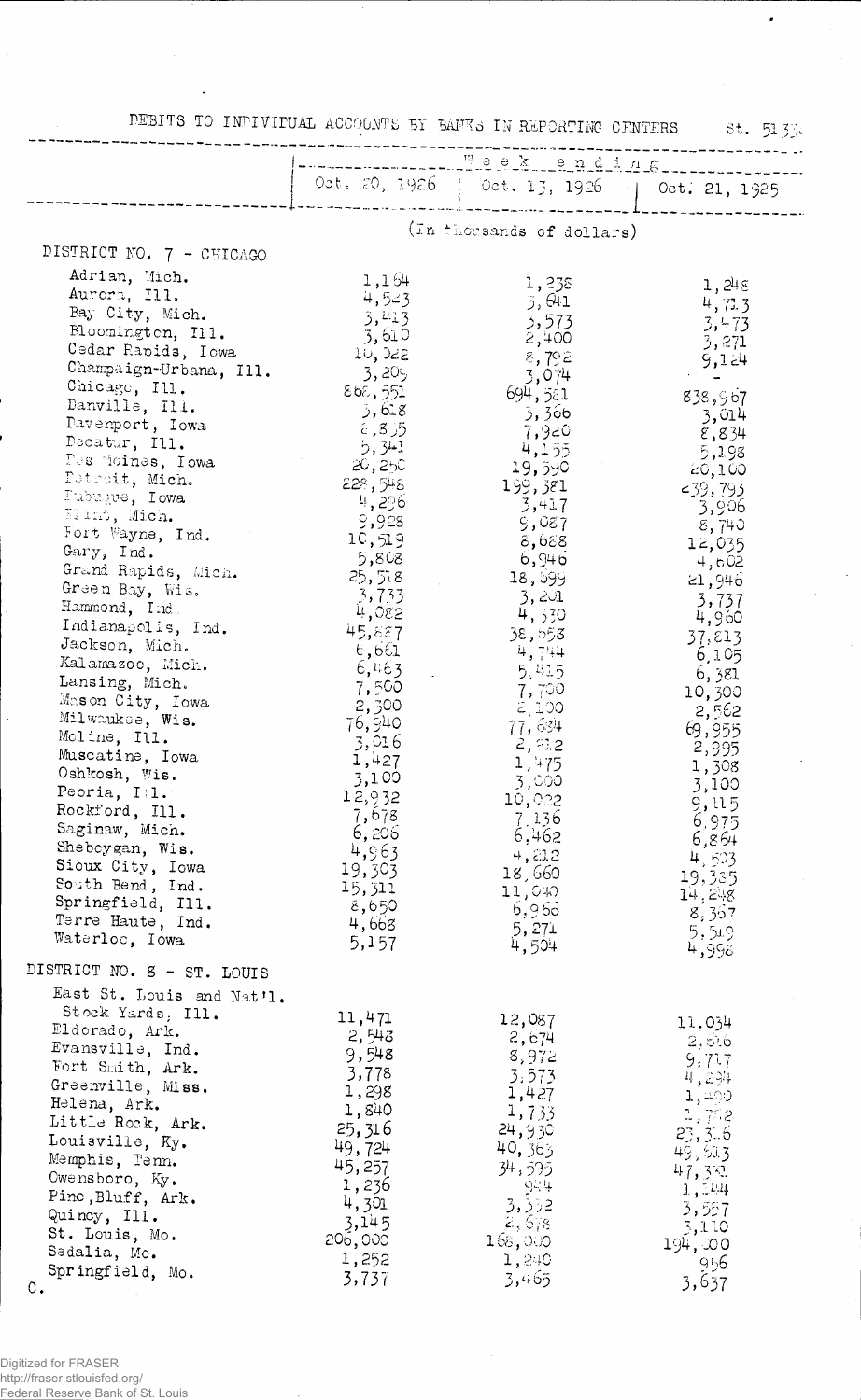| DEBITS TO INDIVIDUAL ACCOUNTS BY BANKS IN REPORTING CENTLES St. 5133d                                                                                                                                                                                                                                                                                                                                                                                                                                                                                                       |                                                                                                                                                                                                                                                                        |                                                                                                                                                                                                                                                                |                                                                                                                                                                                                                                                               |
|-----------------------------------------------------------------------------------------------------------------------------------------------------------------------------------------------------------------------------------------------------------------------------------------------------------------------------------------------------------------------------------------------------------------------------------------------------------------------------------------------------------------------------------------------------------------------------|------------------------------------------------------------------------------------------------------------------------------------------------------------------------------------------------------------------------------------------------------------------------|----------------------------------------------------------------------------------------------------------------------------------------------------------------------------------------------------------------------------------------------------------------|---------------------------------------------------------------------------------------------------------------------------------------------------------------------------------------------------------------------------------------------------------------|
|                                                                                                                                                                                                                                                                                                                                                                                                                                                                                                                                                                             |                                                                                                                                                                                                                                                                        |                                                                                                                                                                                                                                                                |                                                                                                                                                                                                                                                               |
|                                                                                                                                                                                                                                                                                                                                                                                                                                                                                                                                                                             |                                                                                                                                                                                                                                                                        | Oct. 20, 1526   Oct. 13, 1926   Oct. 21, 1925                                                                                                                                                                                                                  |                                                                                                                                                                                                                                                               |
|                                                                                                                                                                                                                                                                                                                                                                                                                                                                                                                                                                             |                                                                                                                                                                                                                                                                        | (In thousands of dellars)                                                                                                                                                                                                                                      |                                                                                                                                                                                                                                                               |
| DISTRICT NO. 9 - MINNEAPOLIS                                                                                                                                                                                                                                                                                                                                                                                                                                                                                                                                                |                                                                                                                                                                                                                                                                        |                                                                                                                                                                                                                                                                |                                                                                                                                                                                                                                                               |
| Aberdeen, S. D.<br>Billings, Mont.<br>Dickinson, N. D.<br>Duluth, Minn.<br>Fargo, N. D.<br>Grand Forks, N. D.<br>Helena, Mont.<br>Jamestown, N. D.<br>La Crosse, Wis.<br>Minneapolis, Minn.<br>Minot, N. D.<br>Red Wing, Minn.<br>St. Paul, Minn.<br>Sioux Falls, S. D.<br>South St. Paul, Minn.<br>Superior, Wis.<br>Winona, Minn.                                                                                                                                                                                                                                         | 1,624<br>2,948<br>- 498<br>26,409<br>4,990<br>3,179<br>2,501<br>- 786<br>2,848<br>99,050<br>2, 291<br>717<br>41,216<br>4,566<br>11,381<br>1,983<br>1,501                                                                                                               | 1,646<br>2,881<br>-392<br>23,345<br>4,000<br>2,775<br>2,128<br>$-657$<br>2,634<br>97,543<br>1,771<br>678  <br>37,440<br>4,399<br>10,834<br>1,850<br>1,238                                                                                                      | 1,935<br>2,823<br>- 642<br>28,832<br>4,665<br>2,473<br>2,553<br>752<br>2,651<br>104,538<br>1,965<br>- 616<br>44,369<br>4,210<br>10,586<br>1,981                                                                                                               |
| DISTRICT NO. 10 - KANSAS CITY                                                                                                                                                                                                                                                                                                                                                                                                                                                                                                                                               |                                                                                                                                                                                                                                                                        |                                                                                                                                                                                                                                                                | 1,113                                                                                                                                                                                                                                                         |
| Al buquerque, N. M.<br>Atenison, Lans.<br>Bartlesville, Okla.<br>Casper, Wyo.<br>Cheyenne, Wyo.<br>Colorado Springs, Colo.<br>Denver, Colo.<br>Enid, Okla.<br>Fremont, Neb.<br>Grand Junction, Colo.<br>Guthrie, Okla.<br>Hutchinson, Kans.<br>Independence, Kans.<br>Joplin, Mo.<br>Kansas City, Kans.<br>Kansas City, Mo.<br>Lawrence, Kans.<br>Lincoln, Neb.<br>McAlester, Okla.<br>Muskogee, Okla.<br>Oklahoma City, Okla.<br>Okmulgee, Okla.<br>Omaha, Neb.<br>Parsons, Kans.<br>Fittsburg, Kans.<br>Pueblo, Colo.<br>St. Joseph, Mo.<br>Topeka, Kans.<br>Tulsa, Okla. | 3,177<br>1,636<br>3,769<br>2,502<br>1,550<br>3,837<br>43,425<br>3,723<br>1,012<br>1,035<br>836<br>4,498<br>3,026<br>4,516<br>4,606<br>99,554<br>1,297<br>9,006<br>1,237<br>2,993<br>21, 217<br>4, 344<br>54,269<br>556<br>1,706<br>5,585<br>15,441<br>4,668<br>28, 757 | 2,576<br>1,472<br>4,182<br>2,314<br>1,70<br>3,904<br>43,234<br>2,941<br>838<br>949<br>824<br>5,174<br>2,274<br>4,455<br>4,553<br>86,606<br>1,22<br>6,597<br>1,149<br>2,724<br>22, 267<br>2,167<br>46,857<br>751<br>1,637<br>5,205<br>15,407<br>5,699<br>31,340 | 3,069<br>1,759<br>2,555<br>$\leq$ , 753<br>2,303<br>3,554<br>43,367<br>3,240<br>849<br>920<br>967<br>3,206<br>2,635<br>4,153<br>4,660<br>99,192<br>1,378<br>7,619<br>1,415<br>3,641<br>21,841<br>2,506<br>53,241<br>-799<br>1,417<br>4,457<br>13,660<br>4,633 |
| Wichita, Kans.<br>$C_{\bullet}$                                                                                                                                                                                                                                                                                                                                                                                                                                                                                                                                             | 12,026                                                                                                                                                                                                                                                                 | 10,113                                                                                                                                                                                                                                                         | 23, 273<br>10,545                                                                                                                                                                                                                                             |

 $\sim$ 

 $\hat{\boldsymbol{\gamma}}$ 

 $\epsilon$ 

 $\ddot{\phantom{a}}$ 

 $\cdot$ 

 $\cdot$ 

Digitized for FRASER<br>http://fraser.stlouisfed.org/<br>Federal Reserve Bank of St. Louis